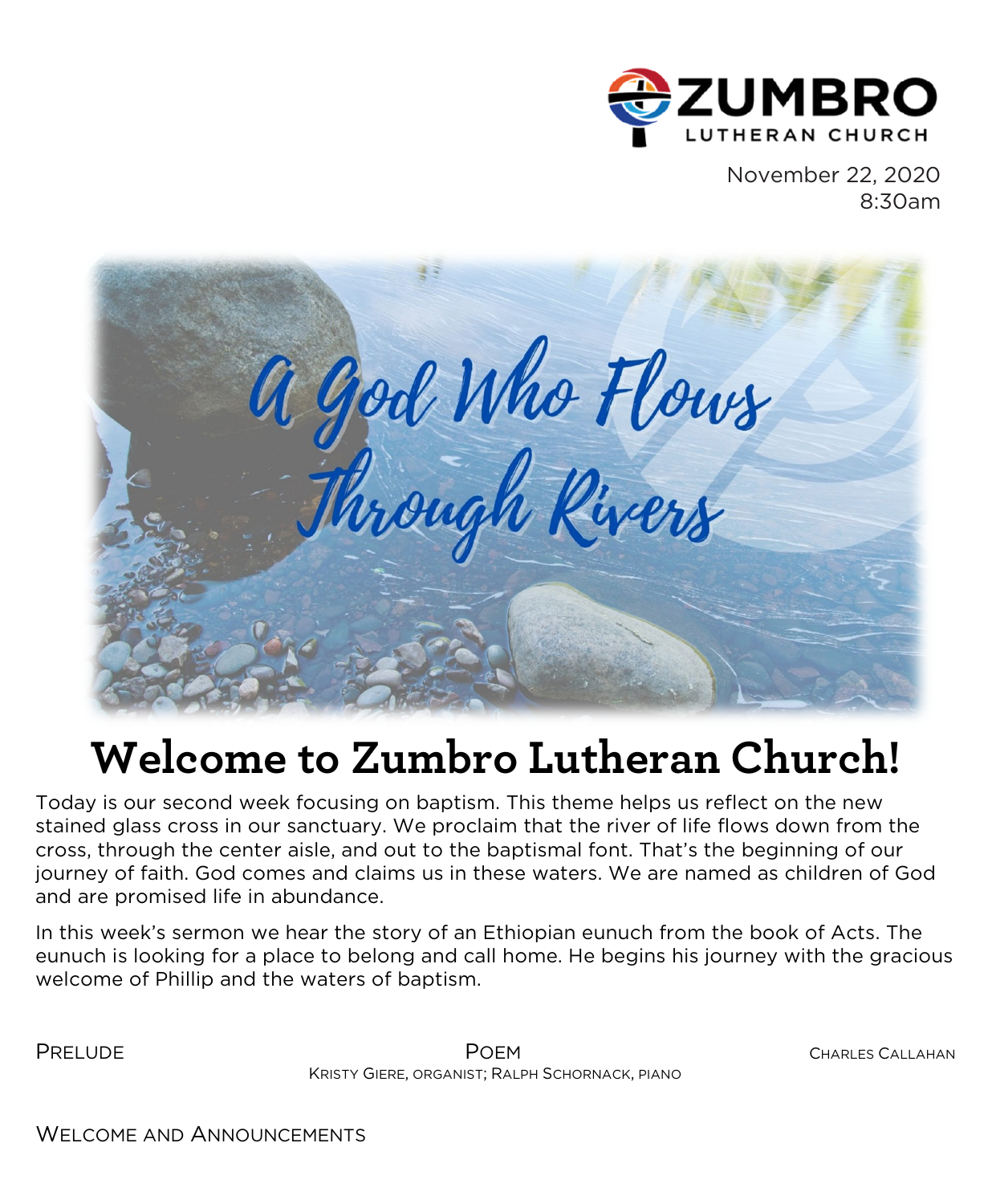# THANKSGIVING AT THE FONT

L: Praise and thanksgiving be to you, O God of plenteous grace, for the waters you provide for the earth: for snow and dew, for oceans and wells, for the rain that nourishes plants and trees, for the streams that enliven the animals, great and small, for the Zumbro River. We praise you, O God, for water.

# **C: We praise you, O God, for water.**

L: Blessing and glory be to you, O God of abundant mercy, for your word that flows with life-giving waters: for the story of the fountain that gushed from the rock, for the memory of the Jordan that immersed your Son in our sorrows, for the living rivers that flow from the cross, for the reconciling waters of baptism around which we gather. We bless you, O God, for water and the word.

# **C: We bless you, O God, for water and the word.**

L: At this font we pray:

Pour upon us yet again the Spirit of our baptism. Our roots are dry: shower us with divine blessing. Our fruits need moisture: renew us for vibrant growth. Wash away the sin within us. and drown the evil around us. We beg you, O God, for water and the Spirit.

- **C: We beg you, O God, for water and the Spirit.**
- L: You, O God, Father, Son, and Holy Spirit, you are the Water we crave; you, O God, are Rain and River and Fountain, life for us all, now and forever.
- **C: Amen.**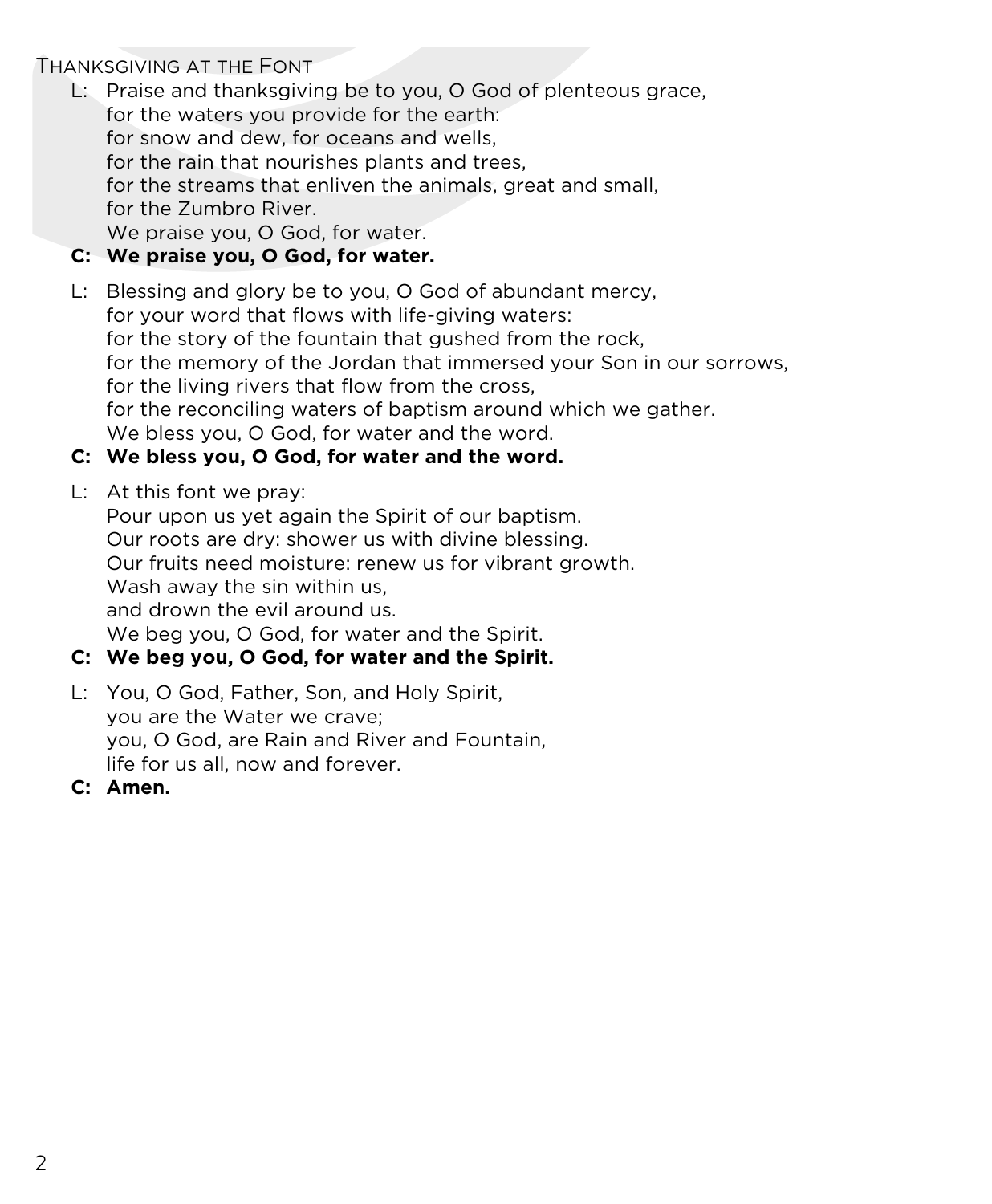### HYMN I'M GOING ON A JOURNEY

*Songleader-v. 1; all-v. 2,3*



**GREETING** 

- L: The grace of our Lord Jesus Christ, the love of God, and the communion of the Holy Spirit be with you all.
- **C: And also with you.**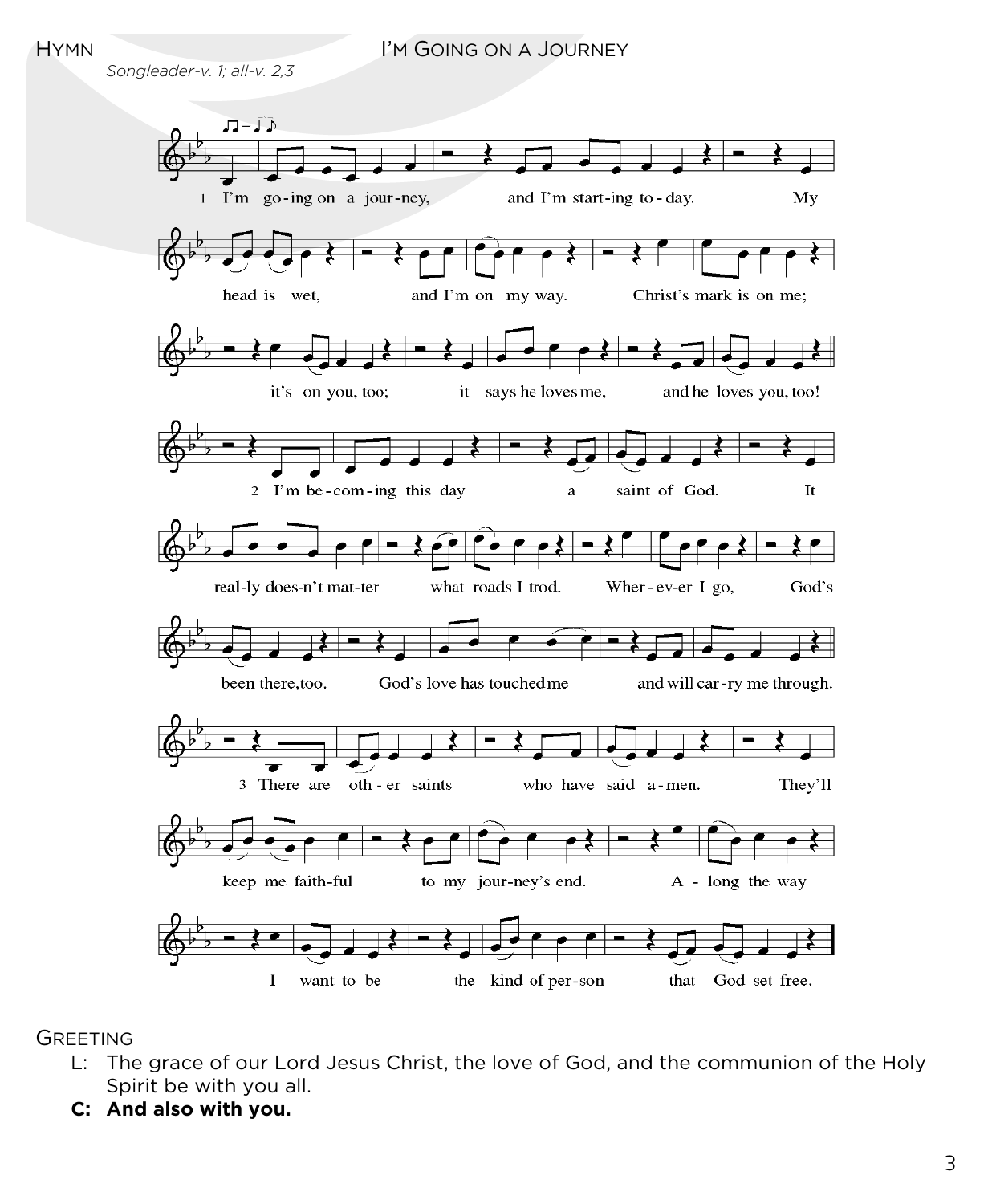#### HYMN OF PRAISE BAPTIZED IN WATER

**Baptized in water, sealed by the Spirit, cleansed by the blood of Christ our king: heirs of salvation, trusting his promise, faithfully now God's praise we sing.**

**Baptized in water, sealed by the Spirit, dead in the tomb with Christ our king: one with his rising, freed and forgiven, thankfully now God's praise we sing.**

**Baptized in water, sealed by the Spirit, marked with the sign of Christ our king: born of the Spirit, we are God's children; joyfully now God's praise we sing.**

# APOSTLES' CREED

**C: I believe in God, the Father almighty, creator of heaven and earth.** 

**I believe in Jesus Christ, God's only Son, our Lord, who was conceived by the Holy Spirit, born of the virgin Mary, suffered under Pontius Pilate, was crucified, died, and was buried; he descended to the dead. On the third day he rose again; he ascended into heaven, he is seated at the right hand of the Father, and he will come to judge the living and the dead.** 

**I believe in the Holy Spirit, the holy catholic church, the communion of saints, the forgiveness of sins, the resurrection of the body, and the life everlasting. Amen.**

# BAPTISM OF KELLAN RICHARD PETERSON

Child of Emily and Joseph Peterson Sponsors: Heather and Nick Christenson, Kari and Keith Allen

# PRAYER OF THE DAY

- L: God of Welcome,
- **C: You flow through rivers and make your presence known in every corner of the earth. Thank you for flowing to us in the waters of baptism and welcoming us into your family. Thank you for your love in Jesus and for finding room for anyone and everyone in this family. We praise you for a grace that knows no bounds. In Jesus' name. Amen.**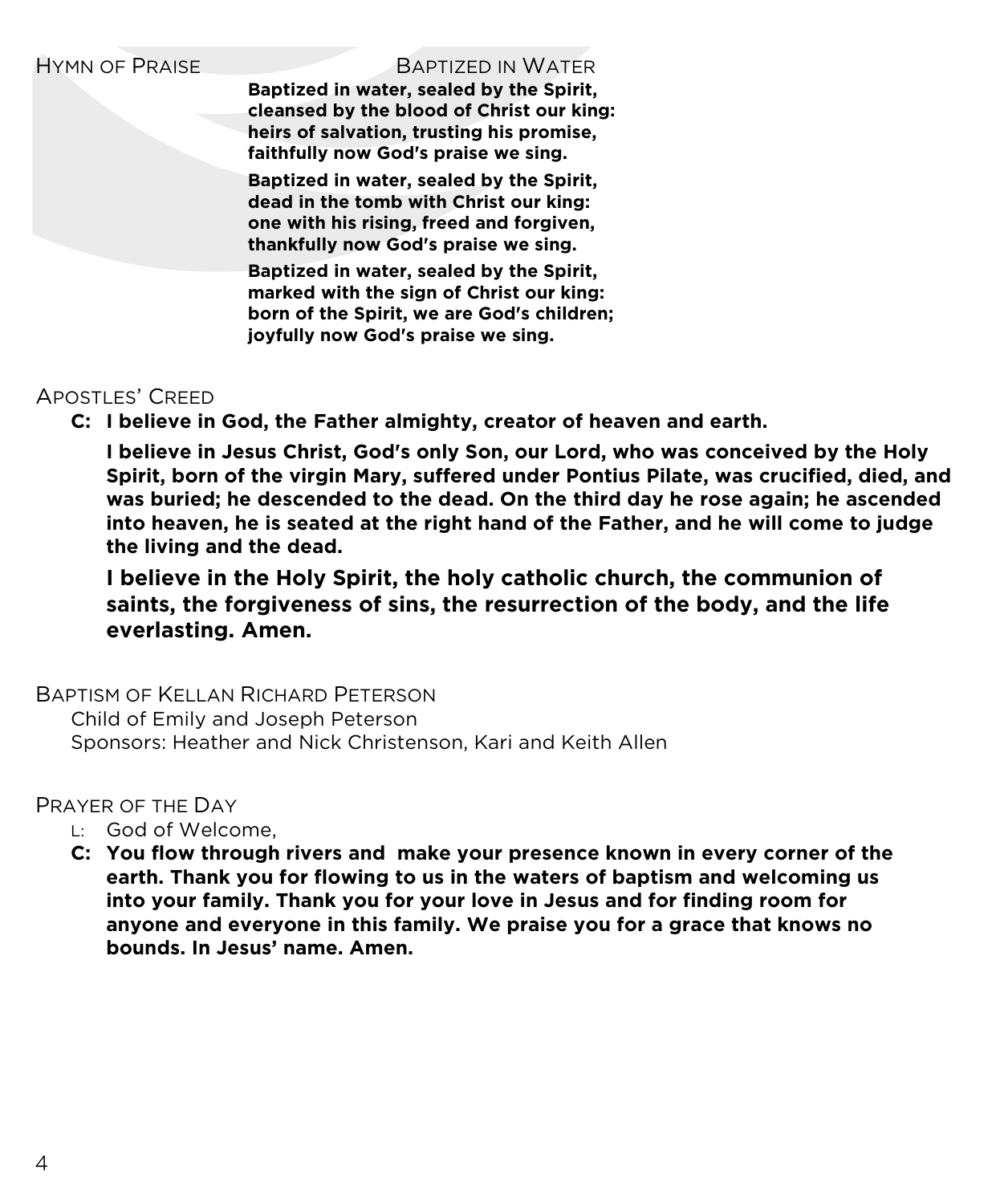# BIBLE READING ACTS 8:26-40 NRSV

 $^{26}$ Then an angel of the Lord said to Philip, "Get up and go toward the south to the road that goes down from Jerusalem to Gaza." (This is a wilderness road.)  $^{27}$ So he got up and went. Now there was an Ethiopian eunuch, a court official of the Candace, queen of the Ethiopians, in charge of her entire treasury. He had come to Jerusalem to worship <sup>28</sup>and was returning home; seated in his chariot, he was reading the prophet Isaiah. <sup>29</sup>Then the Spirit said to Philip, "Go over to this chariot and join it." <sup>30</sup>So Philip ran up to it and heard him reading the prophet Isaiah. He asked, "Do you understand what you are reading?" <sup>31</sup>He replied, "How can I, unless someone guides me?" And he invited Philip to get in and sit beside him. <sup>32</sup>Now the passage of the scripture that he was reading was this: "Like a sheep he was led to the slaughter, and like a lamb silent before its shearer, so he does not open his mouth. <sup>33</sup>In his humiliation justice was denied him. Who can describe his generation? For his life is taken away from the earth."

 $34$ The eunuch asked Philip, "About whom, may I ask you, does the prophet say this, about himself or about someone else?" <sup>35</sup>Then Philip began to speak, and starting with this scripture, he proclaimed to him the good news about Jesus.  $36As$  they were going along the road, they came to some water; and the eunuch said, "Look, here is water! What is to prevent me from being baptized?" <sup>38</sup>He commanded the chariot to stop, and both of them, Philip and the eunuch, went down into the water, and Philip baptized him. <sup>39</sup>When they came up out of the water, the Spirit of the Lord snatched Philip away; the eunuch saw him no more, and went on his way rejoicing. <sup>40</sup>But Philip found himself at Azotus, and as he was passing through the region, he proclaimed the good news to all the towns until he came to Caesarea.

- L: Holy wisdom, holy word,
- **C: Thanks be to God.**

STORYTIME AND RESERVES THE STORYTIME SERVES SERVES AND THE REEVES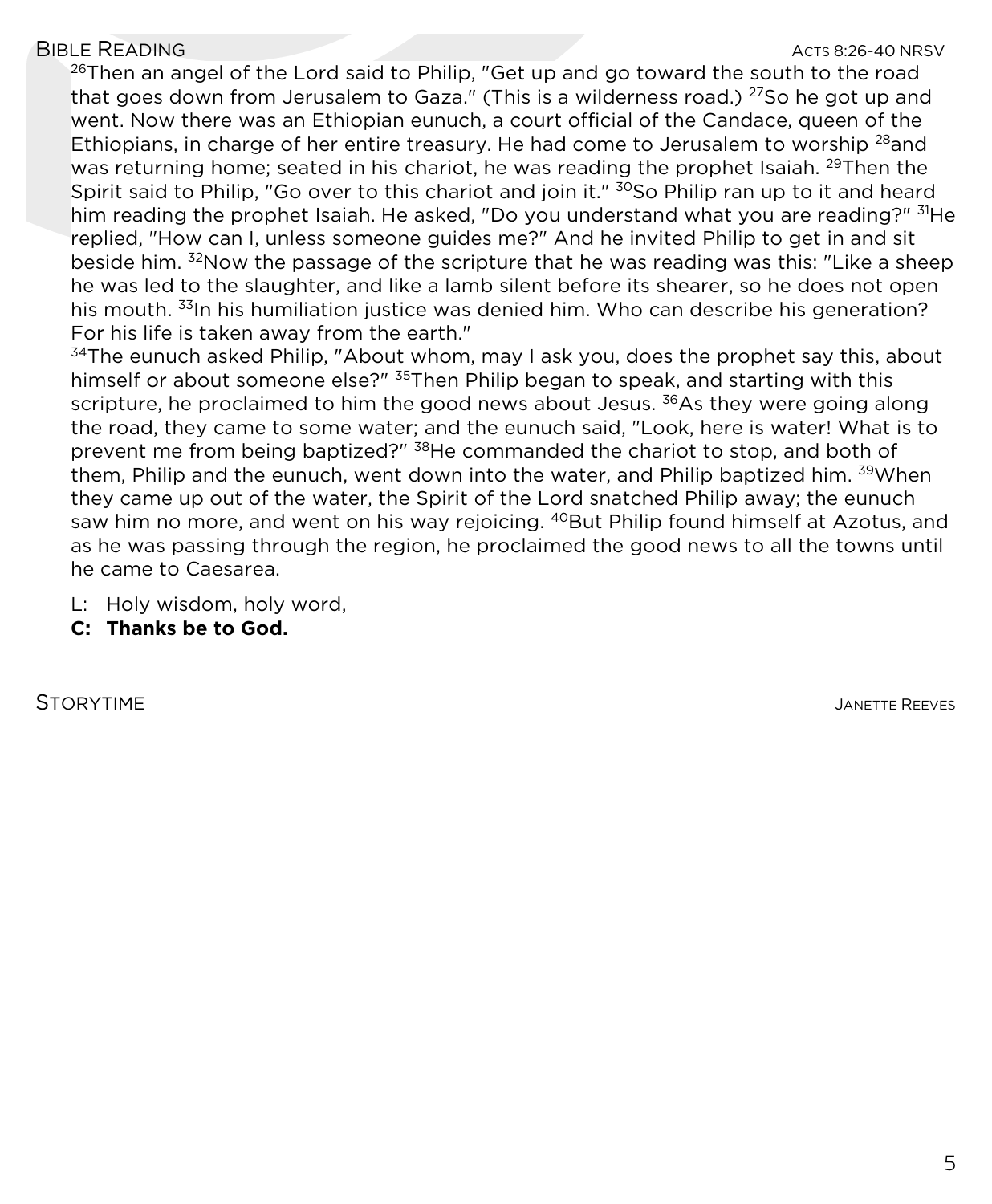| <b>ANTHEM</b> | THERE'S A WIDENESS IN GOD'S MERCY<br>A VIRTUAL ZUMBRO LUTHERAN CHOIR ANTHEM<br>There's a wideness in God's mercy,<br>Like the wideness of the sea;<br>There's a kindness in His justice,<br>Which is more than liberty.<br>There is welcome for the sinner.<br>And more graces for the good;<br>There is mercy with the Savior;<br>There is healing in His blood.                                                                                                                                                                      | TUNE: HOLY MANNA,<br>ARR. MARK SCHWEITZER |
|---------------|----------------------------------------------------------------------------------------------------------------------------------------------------------------------------------------------------------------------------------------------------------------------------------------------------------------------------------------------------------------------------------------------------------------------------------------------------------------------------------------------------------------------------------------|-------------------------------------------|
|               | There is no place where earth's sorrows<br>Are more felt than up in Heaven;<br>There is no place where earth's failings<br>Have such kindly judgment given.<br>There is plentiful redemption<br>In the blood that has been shed;<br>There is joy for all the members<br>In the sorrows of the Head.                                                                                                                                                                                                                                    |                                           |
|               | For the love of God is broader<br>Than the measure of our mind:<br>And the heart of the Eternal<br>Is most wonderfully kind.<br>If our love were but more faithful.<br>We should take Him at His word;<br>And our lives would be thanksgiving<br>For the goodness of the Lord.                                                                                                                                                                                                                                                         |                                           |
| <b>SERMON</b> | A GOD WHO FLOWS THROUGH RIVERS                                                                                                                                                                                                                                                                                                                                                                                                                                                                                                         | <b>PASTOR VERN CHRISTOPHERSON</b>         |
| <b>HYMN</b>   | I WAS THERE TO HEAR YOUR BORNING CRY<br>"I was there to hear your borning cry,<br>I'll be there when you are old.<br>I rejoiced the day you were baptized<br>to see your life unfold.<br>I was there when you were but a child,<br>with a faith to suit you well;<br>in a blaze of light you wandered off<br>to find where demons dwell."<br>"When you heard the wonder of the Word<br>I was there to cheer you on;<br>you were raised to praise the living Lord,<br>to whom you now belong.<br>If you find someone to share your time |                                           |
|               | and you join your hearts as one,<br>I'll be there to make your verses rhyme<br>from dusk till rising sun."                                                                                                                                                                                                                                                                                                                                                                                                                             |                                           |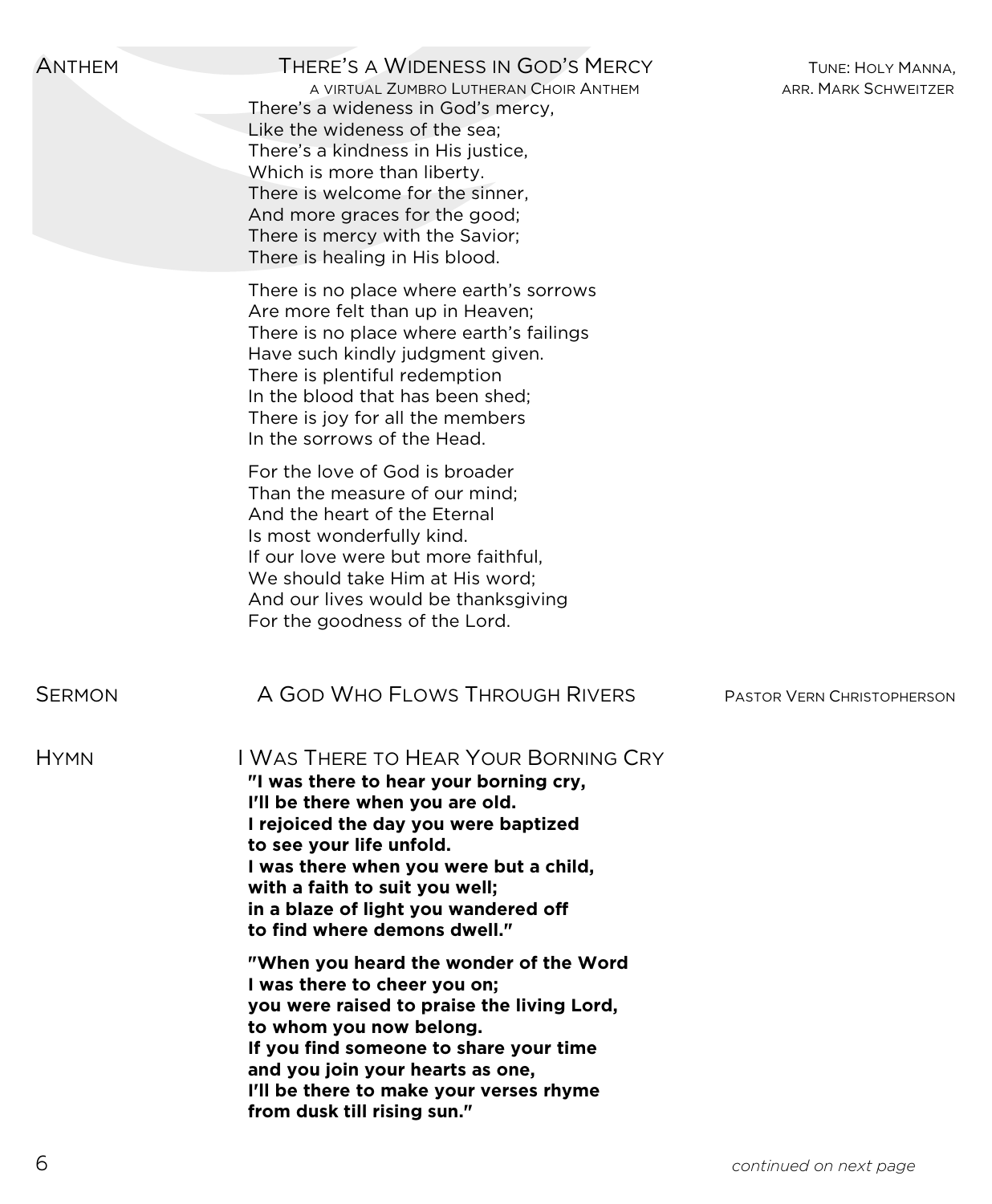**"In the middle ages of your life, not too old, no longer young, I'll be there to guide you through the night, complete what I've begun. When the evening gently closes in and you shut your weary eyes, I'll be there as I have always been, with just one more surprise."**

**"I was there to hear your borning cry, I'll be there when you are old. I rejoiced the day you were baptized to see your life unfold."**

#### EXPRESSIONS OF GRATITUDE **WATERLIFE** WATERLIFE HANDT HANDT HANSON.

JANETTE REEVES, SOLOIST **ARR. PHIL KADIDLO** Before I can remember the covenant was sealed. With Father, Son, and Spirit, in water was revealed. The cleansing was for certain, with water and the Word; Gentle words were spoken, in heaven they were heard.

*Refrain* They were singing waterlife, beginning life, waterlife. all my life, waterlife, Spirit life, waterlife.

> A simple sweet beginning, a loving place to start: Christ began the singing that swells within my heart. His love became my calling, his life my ministry. His name is my adoption into his family. *Refrain*

My hope and expectation for true community begins with resurrection, his death and life in me. His Spirit fills the Body: his church through water sees promise for tomorrow, his waterlife in me. *Refrain*

## PRAYERS OF THE PEOPLE

L: Longing for Christ's reign to come among us, we pray for the outpouring of God's power on the church, the world, and all in need.

*After each petition the congregation responds:*

- L: Hear us, O God,
- **C: Your mercy is great.**
- L: Receive our prayers in the name of Jesus Christ our Savior, until that day when you gather all creation around your throne where you will reign forever and ever.
- **C: Amen.**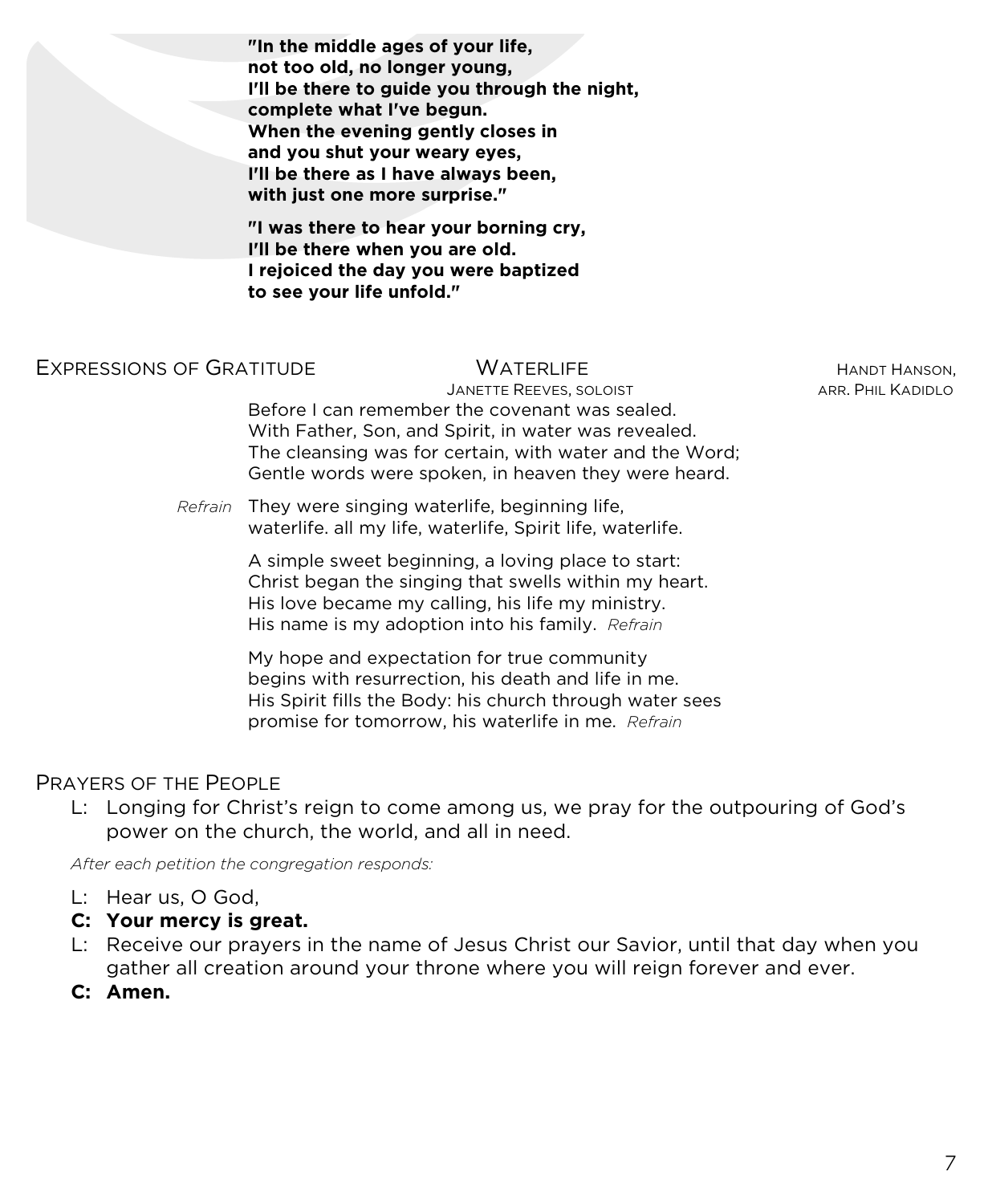# LORD'S PRAYER

- L: Gathered into one by the Holy Spirit, let us pray as Jesus taught us:
- **C: Our Father in heaven, hallowed be your name, your kingdom come, your will be done on earth as it is in heaven. Give us today our daily bread. Forgive us our sins as we forgive those who sin against us. Save us from the time of trial and deliver us from evil. For the kingdom, the power, and the glory are yours, now and forever. Amen.**

# **BLESSING**

- L: May the God of all creation, in whose image we are made, who claims us and calls us beloved, who strengthens us for service, give you reason to rejoice and be glad! The blessing of God, Sovereign,  $\pm$  Savior, and Spirit, be with you today and always..
- **C: Amen.**

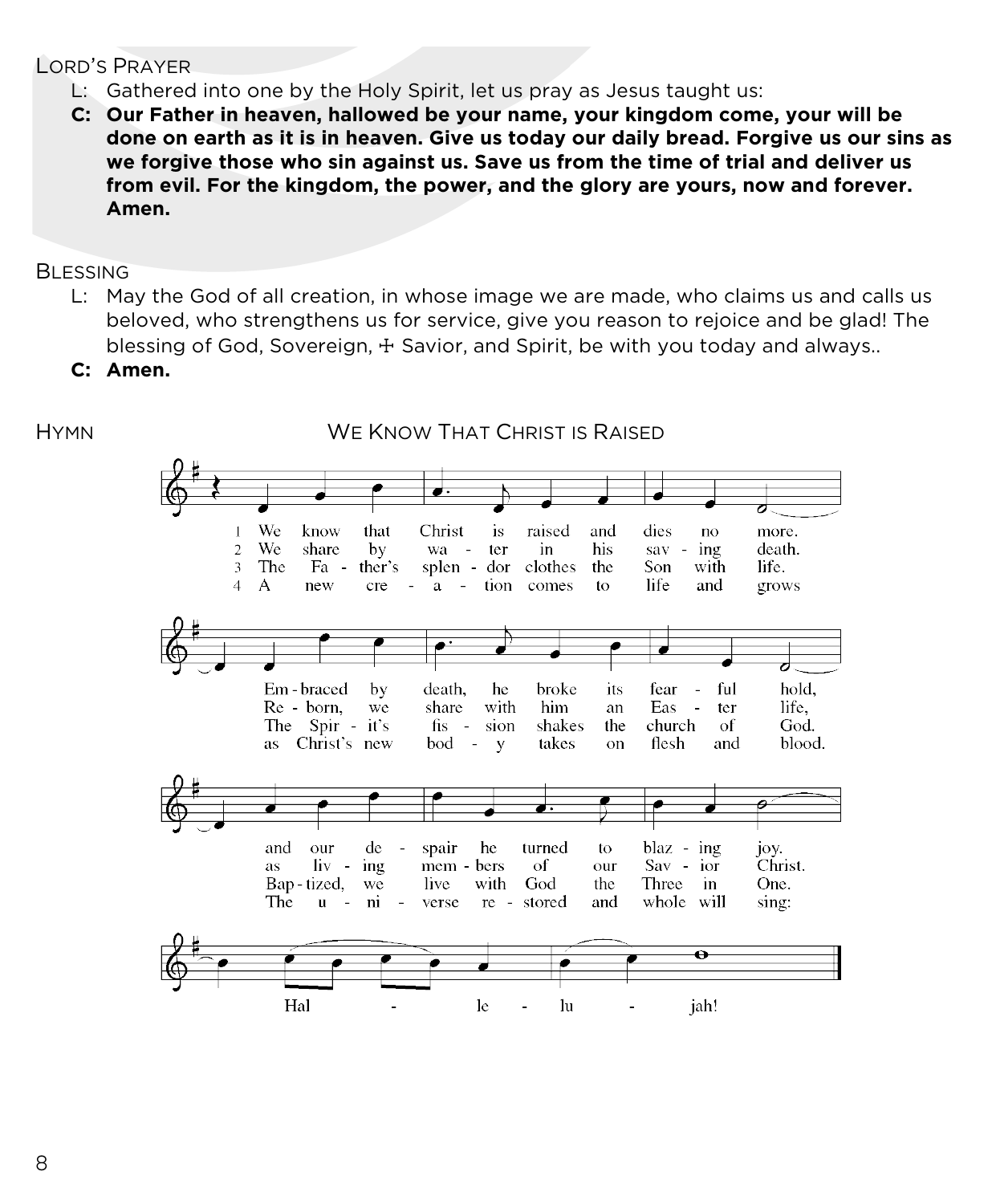**SENDING** 

- L: People of Zumbro, what is our mission?
- **C: Our journey of faith leads us to build bridges of understanding and peace, to reach out with compassion, and to share the hope of Jesus. Thanks be to God.**

POSTLUDE **TOCCATA ON "OH, WORSHIP THE KING"** MICHAEL BURKHARDT KRISTY GIERE, ORGANIST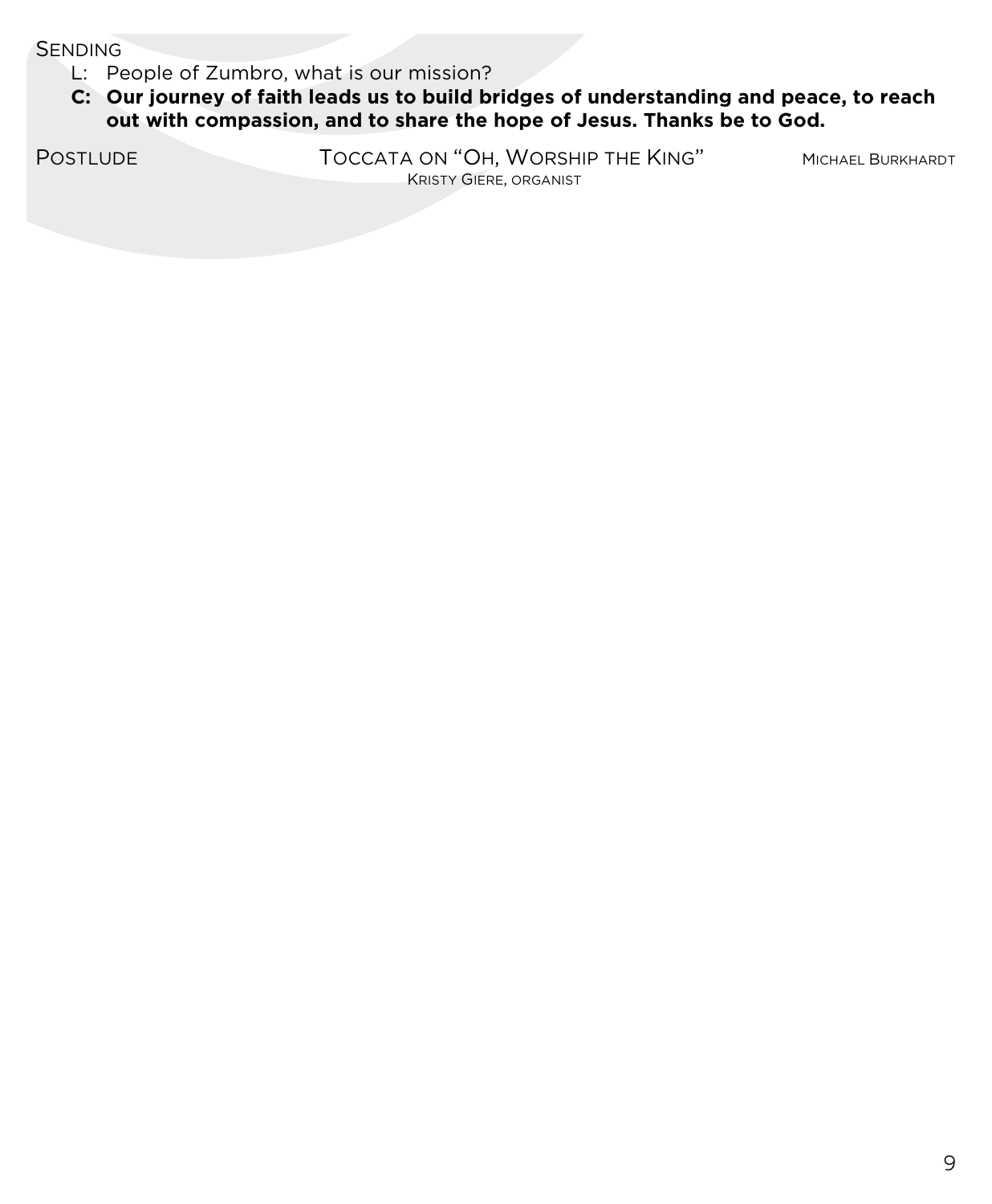### **CONGRATULATIONS TO:**

Ruth (Glenn) Monson on the birth of their grandson, Wolf Henry Martin.

#### **PRAYERS FOR HEALING:**

Liam Kiefer

#### **SYMPATHY TO:**

Sharryn (Tim) on the death of her brother, John Dalsveen. LaVonne Jergenson on the death of her daughter, Julie Stier. Sympathy to Jim Fenske and family on the death of his mother, Viola (Fenske).

#### **TODAY'S RADIO BROADCAST IS GIVEN:**

in celebration of the 65th wedding anniversary of Carrey and Herb Olin. They were married at Lake Nokomis Lutheran Church, South Minneapolis, on November 25, 1955.

#### WORSHIP LEADERS TODAY

**PROCLAIMER**-Pastor Vern Christopherson; **WORSHIP ASSISTANT**-Pastor Shelley Cunningham; **LECTOR**-Alex Kelsch; **STORYTIME**-Janette Reeves; **ORGANIST**-Kristy Giere; **SINGING**-Zumbro Lutheran Choir, Bob Giere, director; Paul Bye, Andy Larson, Kristy Giere, handbells and drum; **VIRTUAL CHOIR ANTHEM PRODUCER**: Todd Christensen; **ENSEMBLE**-Ralph Schornack, piano; Bob Giere, guitar; Kristy Giere, flute; **SONGLEADER AND SOLOIST**-Janette Reeves

Portions of the liturgy are from Sundays and Seasons.com. ©2020 Augsburg Fortress. All rights reserved. Reprinted by permission under Augsburg Fortress Liturgies Annual License #23803. New Revised Standard Version Bible, ©1989, Division of Christian Education of the National Council of the Churches of Christ in the United States of America. Used by permission. All rights reserved. "I'm Going on a Journey." Words and music: Edward V. Bonnemere and Kenneth D. Larkin, ©1994 Augsburg Fortress Publishers. Reprinted with permission under ONE LICENSE #A-710913. All rights reserved. "Baptized in Water." Words: Michael Saward, ©1982 The Jubilate Group. Reprinted with permission under ONE LICENSE #A-710913. All rights reserved. "There's a Wideness in God's Mercy." ©St. James Music Press, 2010. www.sjmp.com Used by permission. St. James Music Press ID #2008. "I Was There to Hear Your Borning Cry." Words and music: John Ylvisaker, ©1985 John Ylvisaker. Reprinted with permission under ONE LICENSE #A-710913. All rights reserved. "Waterlife." Words and music: Handt Hanson, ©1991 Augsburg Fortress Publishers. Reprinted with permission under ONE LICENSE #A-710913. All rights reserved. "We Know That Christ is Raised." Words: John Brownlow Geyer, ©1982 Church Publishing, Inc. Music: Charles Stanford, ©1985 Church Publishing, Inc. Reprinted with permission under ONE LICENSE #A-710913. All rights reserved. Livestreaming License: Christian Copyright Solutions WORSHIPcast License #11147.



Our journey of faith leads us to build bridges of understanding and peace to reach out with compassion, and to share the hope of Jesus.